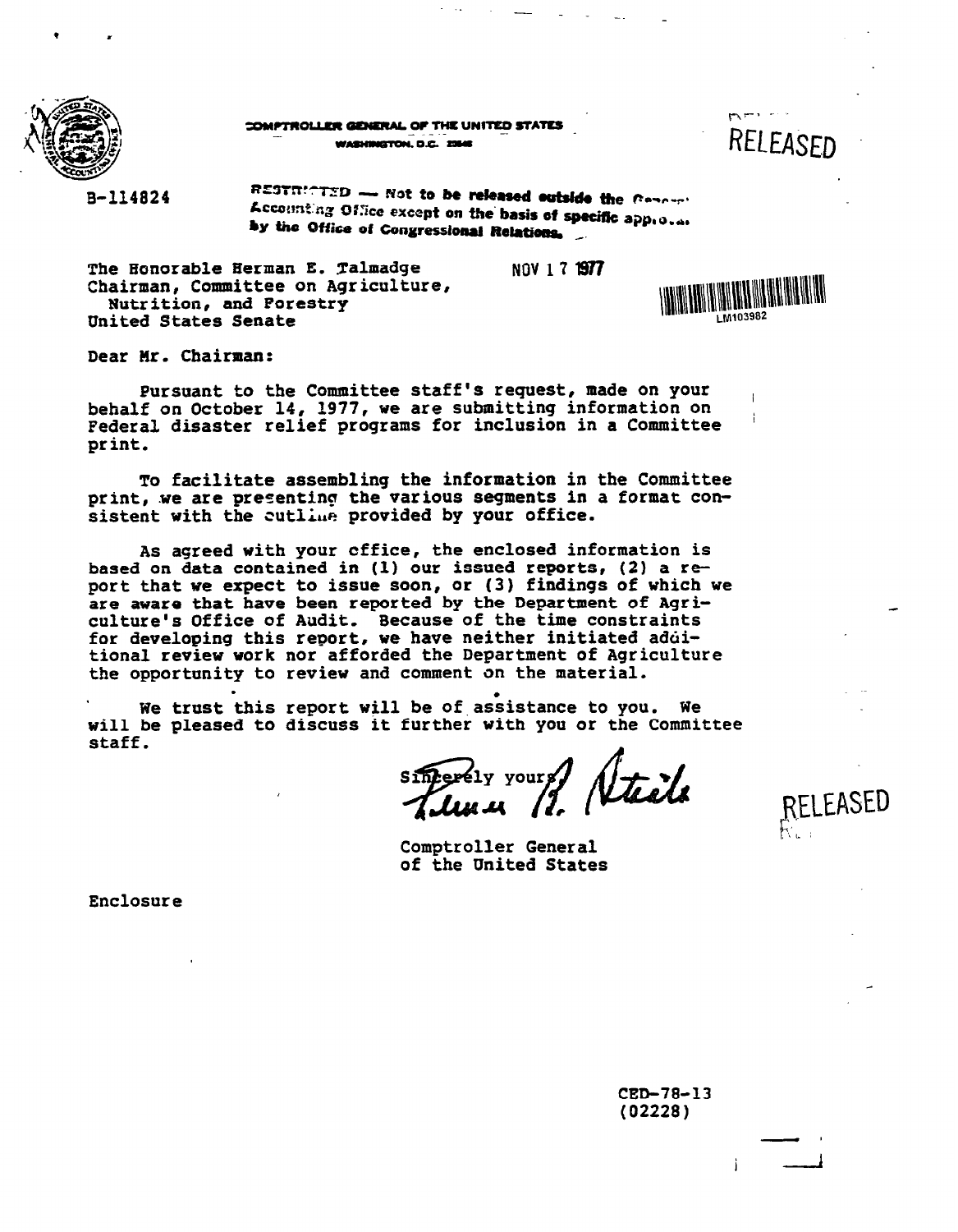ENCLOSURE I

**ENCLOSURE I** 

# PROTECTING AGAISST **PRODUCTION** LOSS

# **DISASTER PAPnENTS**

**1.** In a **GAO** report, "Alleviating Agricultural Producers' Crop Losses: What Should **the** Federal Role **Be?"** (RED-76-91, May 4, 1976), and in Senate Committee on Agriculture and Forestry hearings in March 1375, several problems relating to the scope and implementation **of-** the Commodity Credit Corporation's **(CCC)** disaster payment program were noted and discussed. Among these were:

**a.** During the first crop year in which payments were made, the Department of Agriculture (USDA) encountered considerable difficulty in administering the program and in explaining it to farmers because of the program's complexity **and USDA's** lack of experience in managing it, Also, there **was** a great deal of misunderstanding among farmers **about** the program,

b. **As** little **as** one unit of production per acre could determine whether or not a farmer **was** entitled to a low-yield payment. Farmers were not eligible unless their yields were less **than** 66-2/3 percent of their established yields, even though payments were for the entire loss, Thus, for example, a farmer with an established yield of 100 bushels who harvested 66 bushels per acre became eligible for payment on **the** 34-bushel deficiency, while a farmer with the same established yield who harvested 67 bushels was not eligible for

c. Only farms that had acreage allotments were covered. In three counties in Iowa and three counties in Minnesota studied by GAO, 10 percent of the farms (covering 38,000 acres) were ineliqible for feed grain payments because they did not have allotments.

**d.** A farmer's eligibility for a low-yield payment was determined by his total production from both allotted **and** unallotted acreage, **even** though only allotted acreage times yield was used to determine the farmer's full production level. For example, a farmer with **an** allotment of 100 acres and an established yield of 100 bushels who planted 150 acres of **wheat** and harvested 66 bushels an acre--a total of 9,900 bushels--was not eligible for a disaster payment. He became ineligible because the production from **his** unallotted acreage boosted his harvest over 6,667 bushels-two-thirds of the production from his allotted acreage. Having been encouraged by **USDA**  from 1974 through 1977 to plant all available acreage,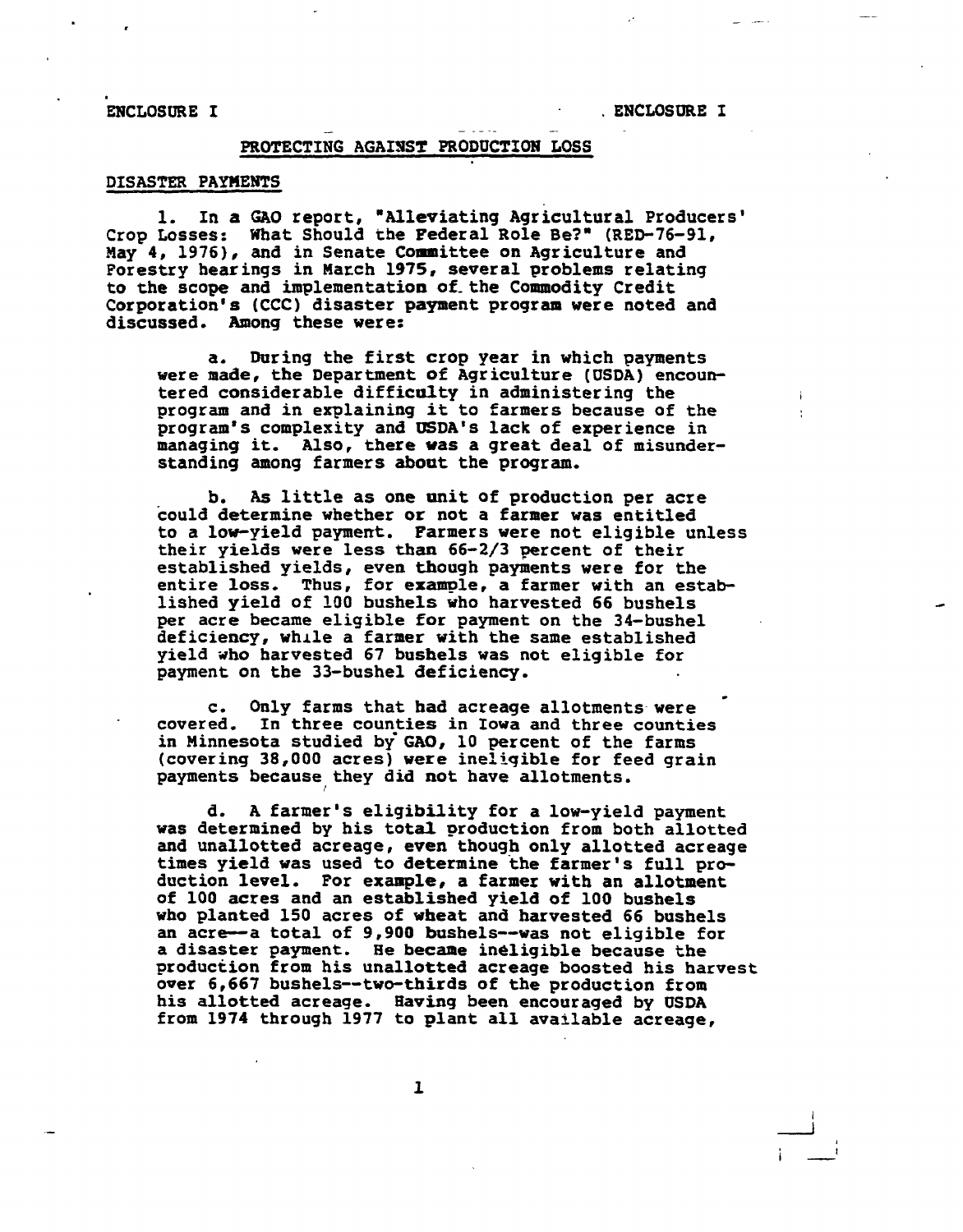$\mathbf{1}$ 

the farner with substantial amounts of unallotted acreage in production risked losing his eligibility for low-yield rayments. In fact, USDA officials said that production from unallotted acreage **was** the main cause of applications for payment being denied in 1974,

e. Whether a farmer was prevented from planting or had an abnormally low yield the payments per bushel were the same even though the farmer's out-of-pocket costs in growing a crop which had a low yield or which was wiped out completely after planting were much higher.

**f.** Under the law, cotton gzJucers **were** eligible for prevented planting payments even if the land was subsequently planted with another crop, but wheat, feed gzain, and rice producers were not.

g. Under the law, the program covered producers of upland cotton, wheat, rice, corn, sorghum, and barley. Producers of other major crops, such as soybeans, oats, and tobacco, **were** not- covered.

h. Different yield computations were used to **determine (1) eligibility for law-yield payments** and (2) the amount of the payment. In the Agriculture and Consumer Protection Act of 1973 (Public Law 93-86, 87 Stat. 221), the Congress consistently used a set phrase when referring to **the** yield of a particular commodity. For feed grains, the **law** used the phrase "yield of feed grains established for the farm," On the basis of this language, yields for computing the amount of the disaster payment were based on the yield for the preceding crop. But for determining eligibility for disaster payments, the same phrase **was** interpreted by USDA to provide for a yield based on average yield for 10 years.

**<sup>A</sup>**case involving an Iowa producer illustrates the effect on the individual producer of using the 10-year average yield, The producer had an allotment of 10.5 **acres** and was assigned an established yield of 117 bushels an acre by the county committee. The yield was adjusted downward to 90.1 bushels an acre, hovever, on the basis of the lo-year average yield. The producer's total production in 1974 was 728 bushels.

If the established yield had been used to determine eligibility for payment, the producer would have qualified because his production of 728 bushels would have been belov the eligibility point of 819 bushels (10.5 **acres <sup>x</sup>** 117 bushels an acre **x** 66-2/3 percent-the disaster level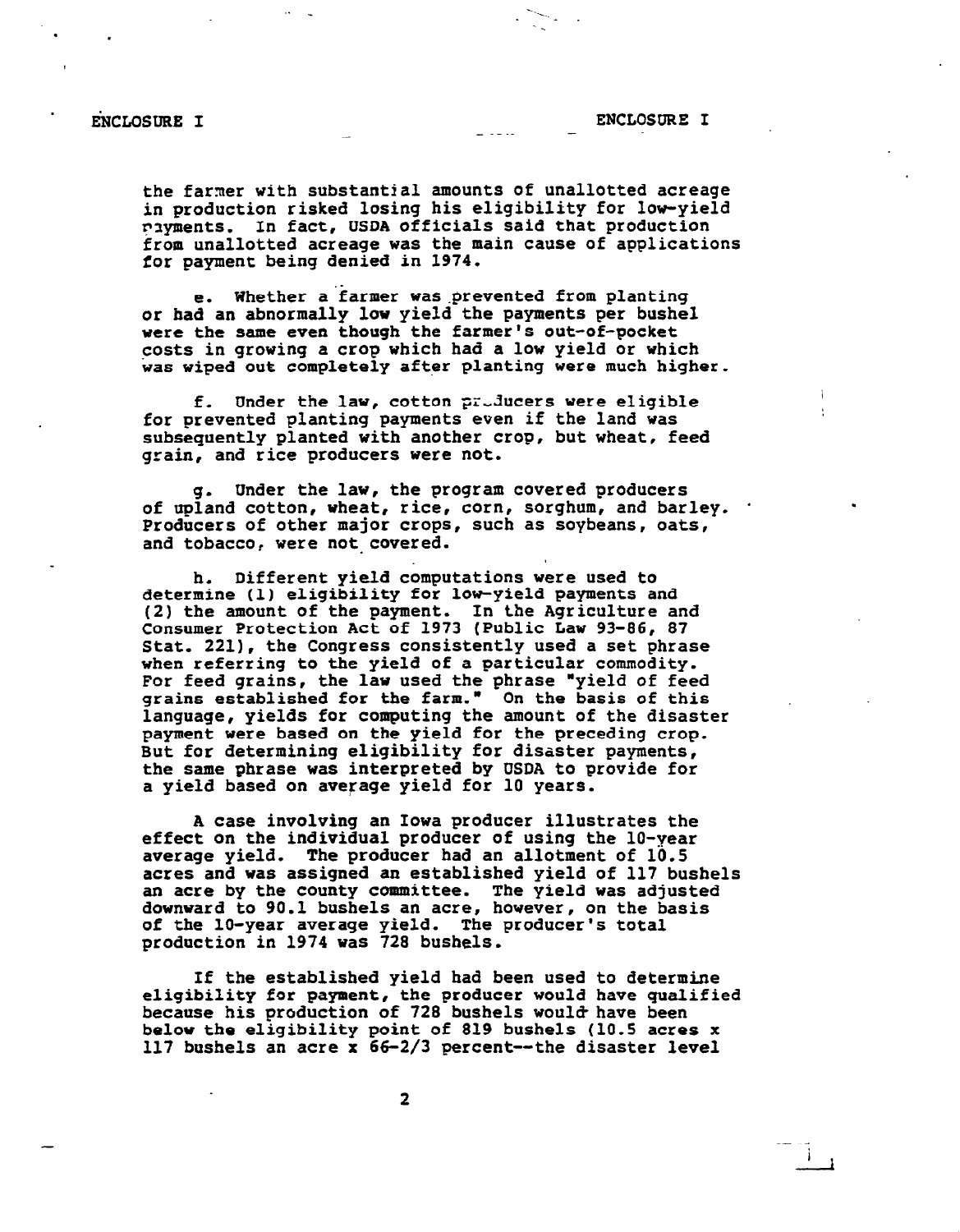prescribed in the act). However, by using the 10-year average? the eligibility point **was** reduced to 631 **bush**els (10.5 acres x 90.1 bushels **x 66-2/3** percent) and the producer's production of 728 bushels was too high to entitle him to payment. In effect, using the lo-year average substituted 51 percent for 66-2/3 percent as the percentage of the established yield below which this producer would be eligible for **payment.** 

2. The Food and Agriculture Act of 1977 (Public Law 95-113, Sept. 29, 1977; 91 Stat. 913) provides for correcting some of the problems discussed above.

a. **All** wheat, feed grain, cotton, and rice farms are to be covered by the program whether they have acreage allotments or not.

b. **A** higher unit rate is to be paid for wheat and feed grain low-yield disasters than for preventedplanting disasters.

**c.** Payments for low-yield disasters are to be **based** on planted acreage.

**d. A** difference of one unit of production will no longer result in one farmer receiving a disaster payment for 100 percent of his loss while another farmer whose yield is one unit more receives no payment. For example, wheat and feed grain farmers whose yields fall below 60 percent of normal will be paid 50 percent of the target price for any shortfall on planted acres below 60 percent of the established yield for the farm.

**e.** Cotton producers who are prevented by a natural disaster **from** planting cotton are no longer eligible for disaster payments if they subsequently plant another nonconserving crop; they are now treated the same as wheat, feed grain, and rice producers in that respect.

### **INSURANCE PROGRAn**

GAO'<sub>2</sub> 1976 report on problems relating to CCC's disaster payment program also described the Federal Crop Insurance Corporation's **(PCIC)** crop insurance program and discussed several options for providing crop protection, including legislative proposals then before the 94th Congress to expand

**.c** crop insurance program. The proposed legislation (S. **I347**  and H.R. 7247), which was not enacted, would have expanded FCIC's crop insurance program and repealed CCC's disaster **payment** program. Among the options GAO discussed were: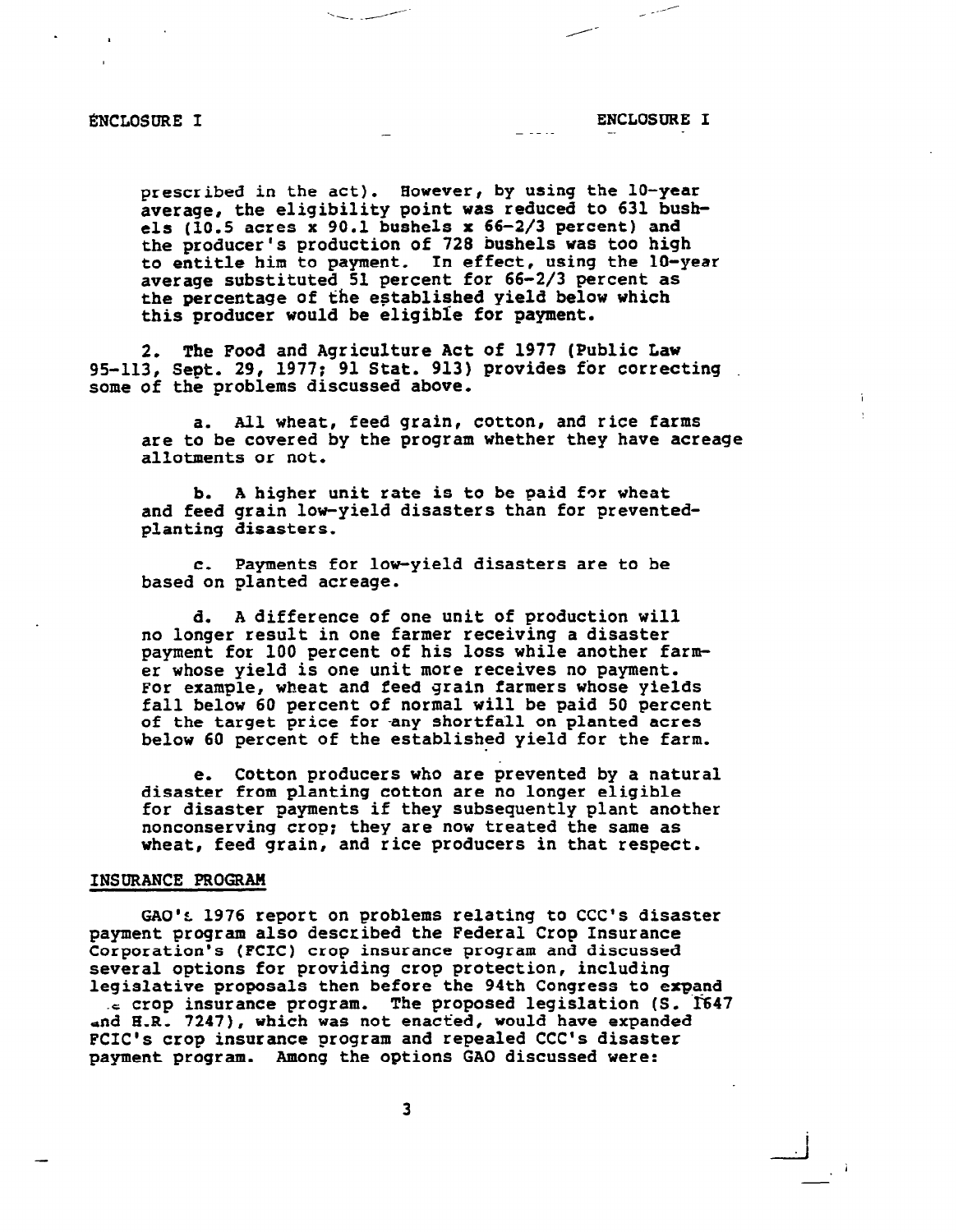--Maintaining the existing CCC and FCIC programs.

--Enacting the proposed legislation. **A,** 

- --Maintaining the existing FCIC program and eliminating the inconsistencies in the CCC program to the extent feasible.
- --Amending and enacting the proposed legislation to provide an insurance program offering producers adequate protection at an equitable cost.

GAO said that, if the disaster payment program was to be retained, the Congress should reconsider the program's authorizing legislation in light of inconsistencies in program coverage, eligibility requirements, payment rates, and yield definitions .

GAO said also that, if the proposed legislation was to be enacted, the Congress should consider:

- --Authorizing FCIC to develop and implement a plan for providing insurance coverage in situations where uncontrollable conditions prevent producers from planting their crops.
- --Authorizing lower-than-full-cost premium rates in those cases in which producers might otherwise have to pay prohibitively high rates.

GAO said that, in any event, the Congress should consider. adopting those portions of the proposed legislation which would:

--Make it easier for FCIC to start a reinsurance program.

--Revise the way in which FCIC's administrative and operating activities were funded.

--Otherwise bring FCIC's law up to date.

### **CURRENT** GAO **REVIEW** OF THE **CROP** INSDRANCE **PROGRAM**

GAO is preparing a report on its review of FCIC's crop insurance program. GAO's observations follow.

Federal crop insurance indemnities under the current program would provide little economic relief to the Nation's agricultural producers in the event of widespread crop failures. A major change in basic program operations--from county or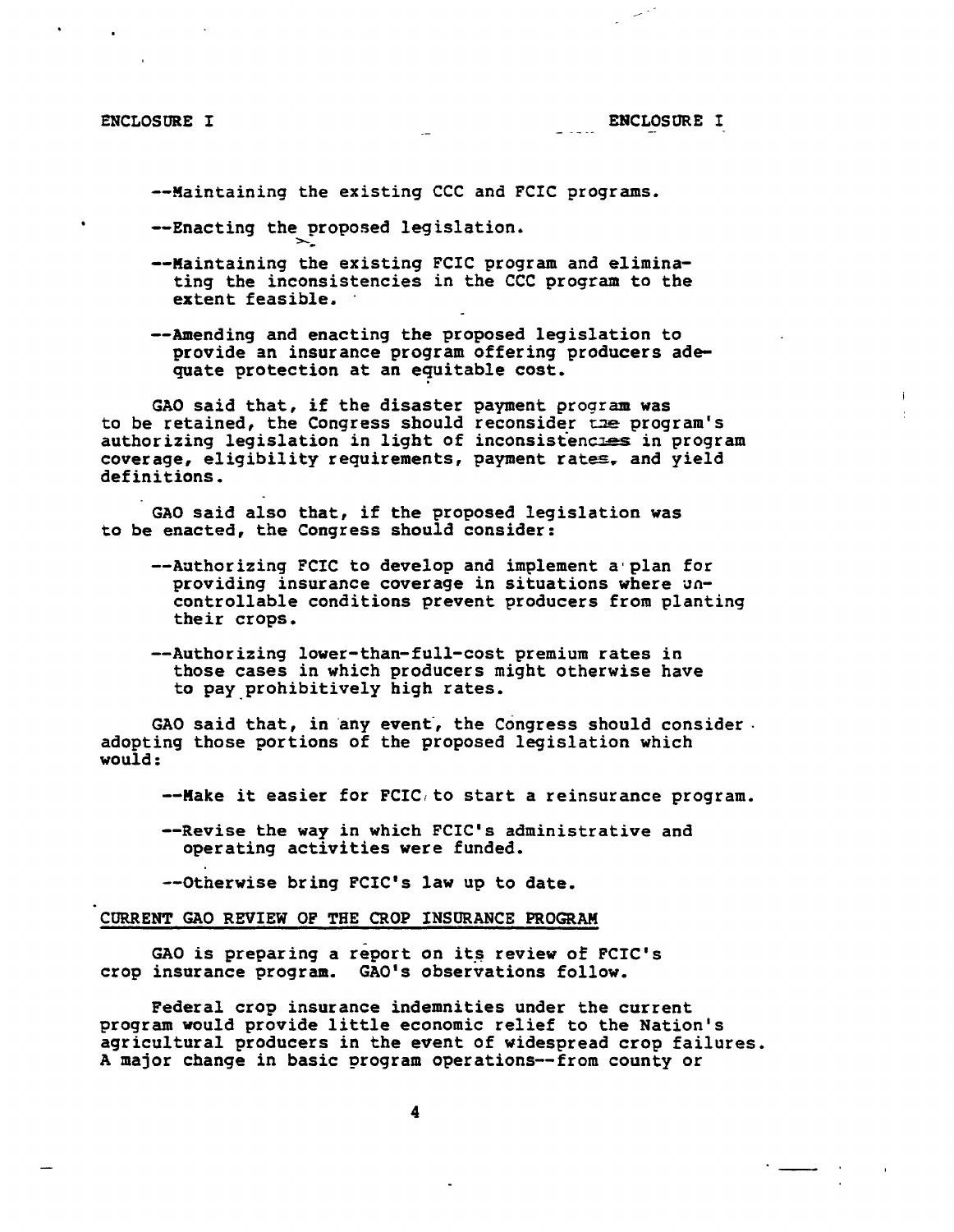areawide rates and coverages to more personalized rates and coverages--may be necessary if the program is to attain widespread acceptance.

Currently production guarmtees and basic premium rates are set on a county or areawide basis. A personalized crop insurance program might provide a more attractive and saleable insurance program which would stimulate greater producer participation. Further, because personalized insurance is actuarially sound, it could benefit the Corporation's financial operations,

#### Minimal economic potection

In crop year 1974 the FCIC program provided about<br>\$1.2 billion of protection on agricultural crops. This cover age was less than 3 percent of the \$40.1 billion derived from agricultural crop sales in the 39 States with Federal crop insurance. In 1976 coverage was about<br>\$2 billion. In 1974 when ad<mark>verse weat</mark>her conditions caused In crop year 1974 the FCIC program provided about \$2 billion. In 1974 when adverse weather conditions caused widespread damage, producers suffered production lossqs on five major crops valued at about \$6.9 billion, of which an estimated \$420 million was incurred by insured producers. FCIC paid insured producers **about** \$49.8 million, or 12 percent of the estimated value of lost production.

When insurance indemnities reimburse producers for their direct production expenses, adverse economic effects are significantly reduced. During 1974 production costs on the five major crops ranged from \$89 to \$238 an acre. FCIC's per-acre coverage for these crops ranged from 25 percent to 37 percent of these costs.

# Continuing low producer participation

**<sup>A</sup>**high level of participation is essential to a sound insurance program. **FCIC's program** has not attained a high' degree of national acceptance and participation from agri-<br>cultural producers. In 1964 FCIC insured about 7.1 percent of the harvested acres of nine major crops. Although the total insured acres of these crops had increased significantly by 1974, FCIC still insured **only** 7.5 percent of harvested acres because total harvested acres had also increased.

## FCIC capital eroded due to administrative expenses

FCIC's invested capital was increased from \$60 million to \$150 million in fiscal year 1977, and, as of November 11, 1977, legislation had been passed by the Congress but not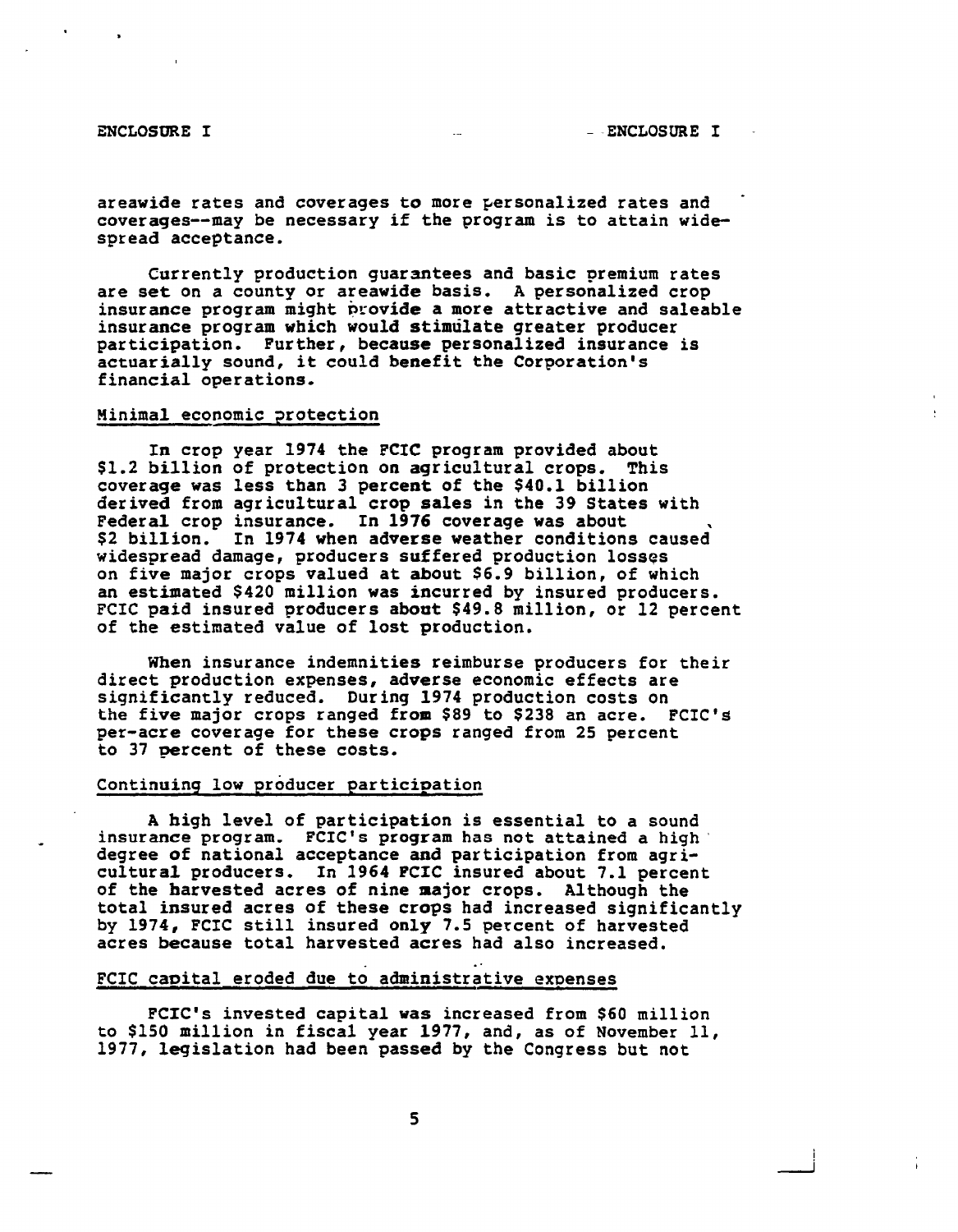signed by the President for a further increase to \$200 million. Capital reserves for the insurance program have fluctuated due to cycles of good and bad crop years and the amount of business. For crop years 1948-76 premiums exceeded indemnities by about \$20 million. But capital has consistently dwindled because the insurance fund has had to absorb some \$88 million of administrative and loss adjustment expenses not covered by annual appropriations;

# Personalized rates and coverages

**A** producer's yields deviate from year to year because of variations in nature and the producer's management practices. **The** annual deviation is indicative of the insurance risk beccuse yield deviations below the production guarantee result in indemnities. There are both erratic (high-risk) and consistent (low-risk) producers in any group; thus, insurance rates might well reflect these risks. However, **FCIC's** basic premium rates are the same for all insured producers in a given area.

Because **FCIC** sets production guarantees and basic premium rates for most crops on the basis of the estimated productive capability of land areas and countywide loss history, production guarantees and rates may be too high for some producers and too low for others. Establishing **the**  same production guarantee for all producers in an area<br>could encourage adverse selectivity--that is, greater participation by those producers whose average yield is at or below the average yield of the group.

**A** 1970 task force appointed by the Secretary of Agriculture suggested a more personalized insurance program and **FCIC** has experimented **on** a limited basis with such a package. **One FCIC** study tentatively concluded that policy cancellations could be reduced and loss history improved by offering more personalized production guarantees and premium rates.

In October 1977 **FCIC's** manager told GAO that he agreed with the principle of individualizing insurance rates and coversges. He said this was a major objective and he indicated that **FCIC** would move toward attaining this goal.

# CURRENT LEGISLATIVE PROPOSALS

The 95th Congress has before it a number of bills, including E.R. 7111 and S. 1575, proposing changes in the Federal crop insurance program. **H.R.** 7111 and S. 1575 would assist producers of agricultural products in protecting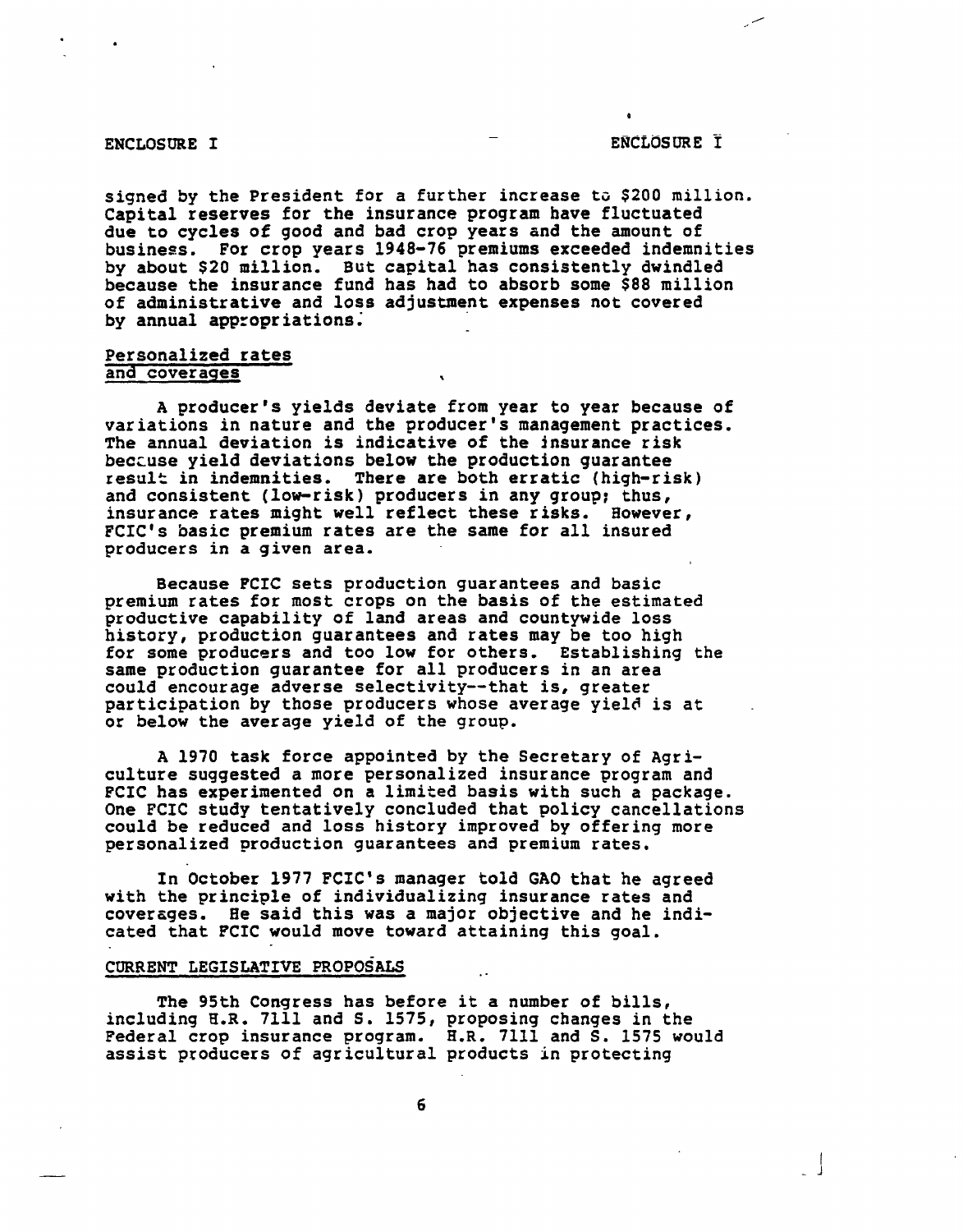themselves against loss when natural or uncontrollable conditions adversely affect production, These two bills would substantially expand the coverage of the present FCIC program and would include and broaden the protection now afforded by the present CCC disaster payment program. principal features are:

- **--A** new Farm Production Protection Corporation would replace FCIC.
- --The new'corporation would be authorized, if sufficient actuarial data was available, to protect producers of a wide range of agricultural products in all counties, includiqg such products **as** timber, **livestock,**  and poultry for which no coverage is currently provided. Crop insurance is not now available in all counties<br>or necessarily for all major crops in a county. Also, under existing legislation and implementing regula-<br>tions, FCIC can limit or refuse insurance in any county or area or on any farm on the basis of the insurance r isk involved,
- --Protection would be offered against loss of production cost up to the cost of production for a representative period, adjusted so that the average cost fixed for farms in the same area would be equitable among producers. Present limitations which provide that FCIC coverage will exceed neither the usual crop investment in an area **nsr** 75 percent of a farmer's average yield would no longer apply.
- --Protection could be denied in any county or area or for any farm not suited to the production of the agricultural product in question or where it is administratively impractical to establish a county program.
- --In any county or State where production protection is offered by the new program, no person would be eligible to receive disaster payments under any other **USDA program.**
- --The new program would be financed from producer premiums at rates sufficient to cover claims for normal loss of production. Catastrophic or disaster losses would be chargeable to a disaster relief fund which would be initially funded through borrowings from the Treasury and subsequently through agpropri-a tions .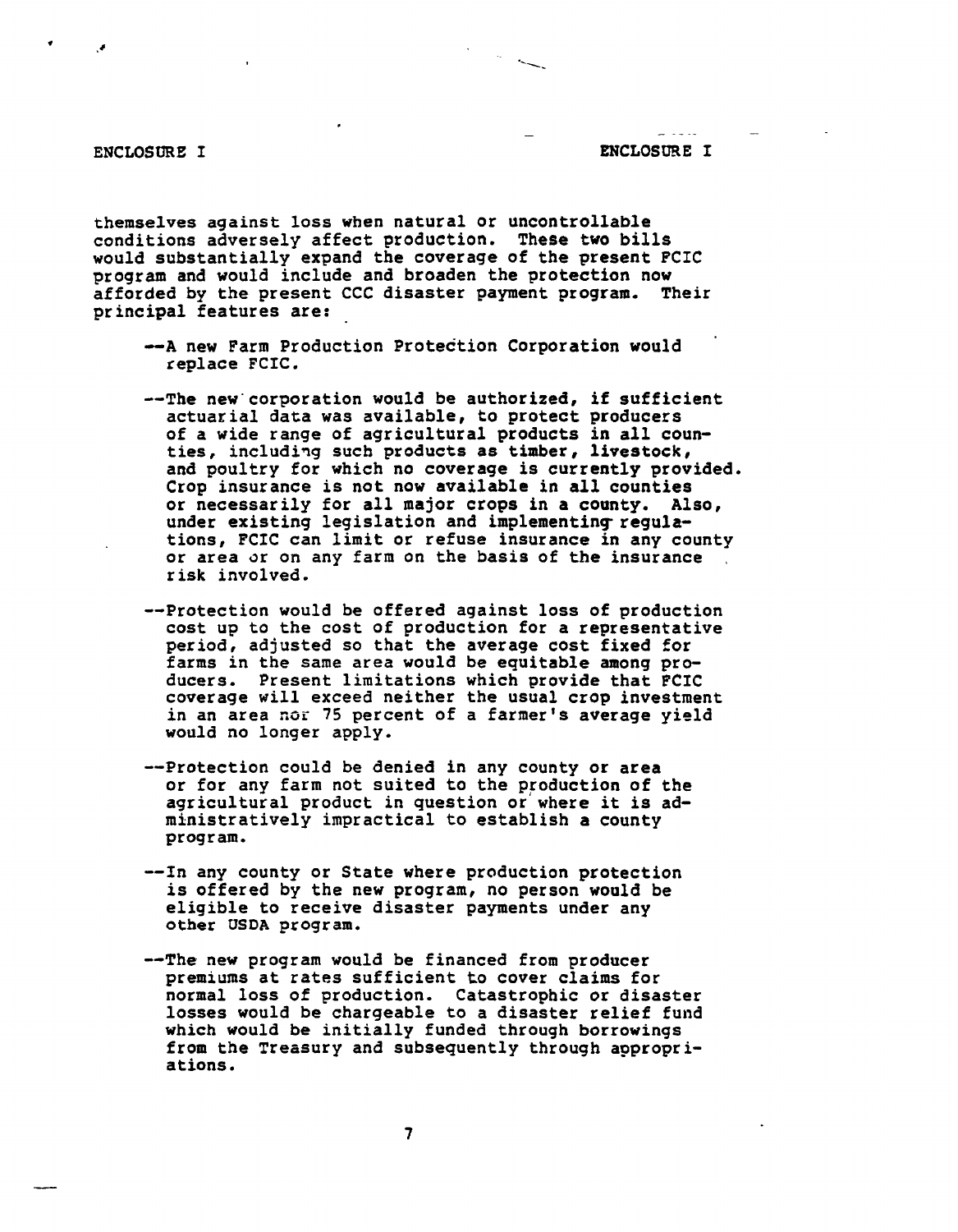- - .- .- --

--The corporation's operating and administrative costs, including the direct cost of loss adjustment and<br>agent commissions, would be financed from appropriations. Administrative and operating expenses<br>connected with catastrophic losses would be payable from the disaster relief fund.

PCIC officials informed GAO that, if the proposed legis-<br>lation is enacted, the new program would be operated strictly<br>according to sound actuarial principles which would govern<br>the protection to be offered for specific pr the fixing of premiums; the determination of losses chargeable<br>to premium income or the disaster relief fund, respectively: and the determination of production losses subject to recovery.<br>They said that the new corporation's board of directors should have broad latitude in administering the protection program to provide reasonable protection for a maximum number of producers at reasonable cost to the Government.

In commenting on the proposed legislation, GAO suggested **that** the Congress, in considering the need for such latitude, may wis'n to delineate, either in the legislation itself or in the legislative reports, some of the principles that should guide the corporation's program. One such matter would be the required application of sound actuarial principles. Another would be the proper distinction between normal losses Another would be the proper distinction between normal losses<br>and catastrophic or disaster losses, now only loosely defined in the bills.

The proposed legislation would provide for premiums sufficient only to cover claims for normal loss of production and would prohibit incl'uding catastrophic or disaster losses in the experience used for fixing premium rates. The bills define a catastrophic or disaster loss as occurring<br>when the amount of production falls below the normal production level for a given area or county as determined by the corporation's board of directors.

GAO suggested that the Congress obtain for the legislative record assurances from **USDA** officials regarding (1) the manner in which premiums would be computed, based only on normal losses, so that inequities among producers would not result and (2) the manner in which the board of directors would determine when payments to producers.are to be charged to premium funds and whec such payments are to be charged to **the** disaster relief fund.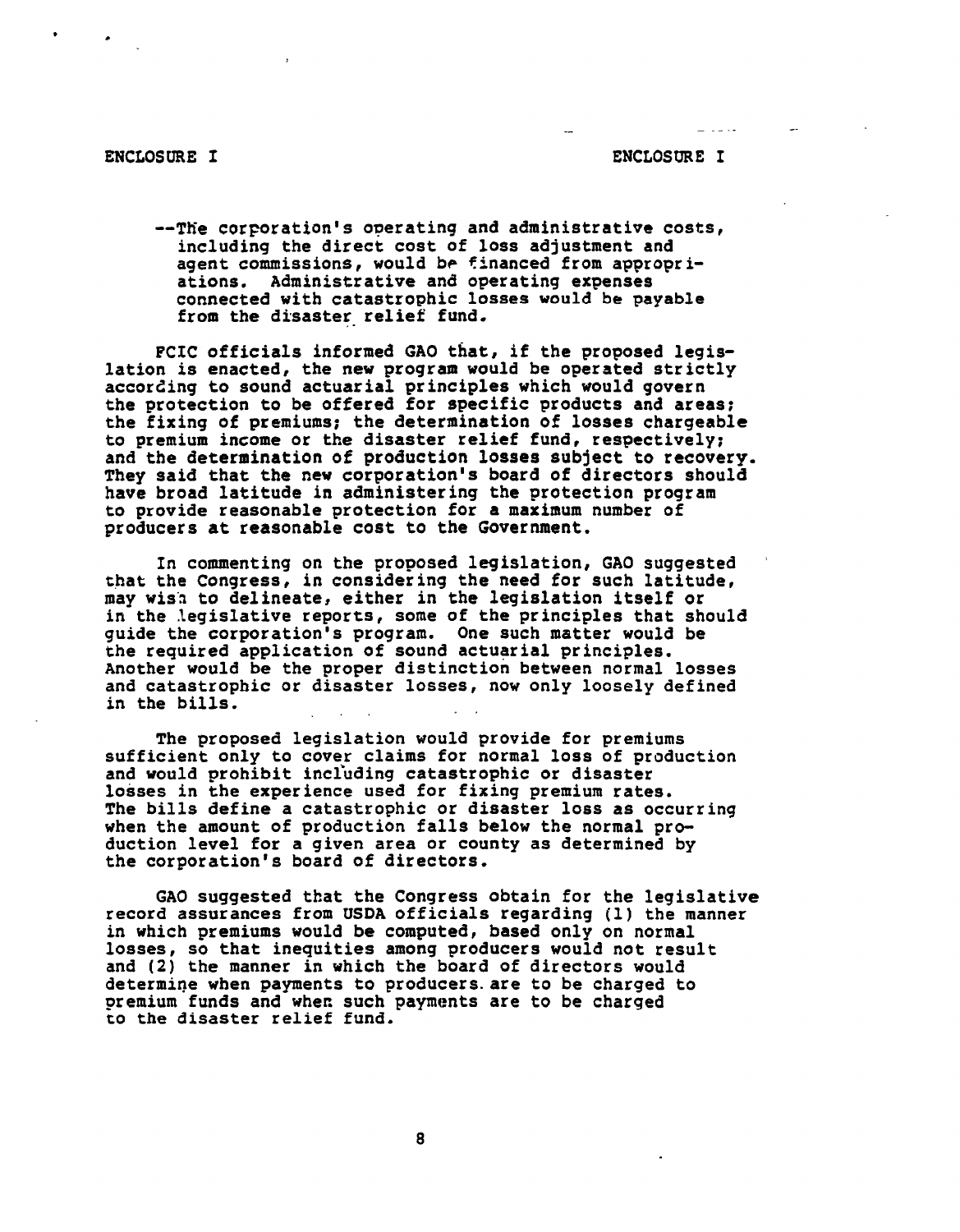- -- --

GAO offered the following specific suggestions on the proposed bills.

1. Under the present CCC program, a producer prevented from planting acreage of certain agricultural products is eligible for prevented-planting payments. The bills do not specifically provide for'protection of farmers' losses due to prevented planting. If the Congress wishes to continue prevented-planting protection, the bills should be clarified by making special provision for this type of protection under the new corporation's program.

2. The bills would authorize the Secretary of Agri-<br>culture to appoint from time to time advisory committees<br>consisting of members experienced in agricultural pursuits. In view of the concerns expressed by committees and Members<br>of Congress over the need for the large number of advisory committees appointed by the Pederal Government and the costs associated with their operations, **GAO** said that the Congress may wish to more specifically circumscribe the number, duration, and purpose of such committees that may be established under the bills. The Federal Advisory Committee Act (Public Law 92-463, Oct. 6, 1972) states the policy of the Congress<br>that new advisory committees shall be established only when that new advisory committees shall be established only when<br>they are determined to be essential and that their number shall be kept at the minimum necessary.

3. The bills do not specifically provide for an evaluation, by the Secretary of Agriculture, of the new program<br>after it has been in effect for a representative period.<br>GAO believes that program evaluation is a fundamental part of effective program administration and that the responsi-<br>bility for evaluations should rest initially on the responsible<br>agencies. In line with this concept, GAO suggested that the Congress might want to specify the kinds of information and tests 'which will enable it to better assess how well the program is working and whether alternative approaches may offer greater promise.

9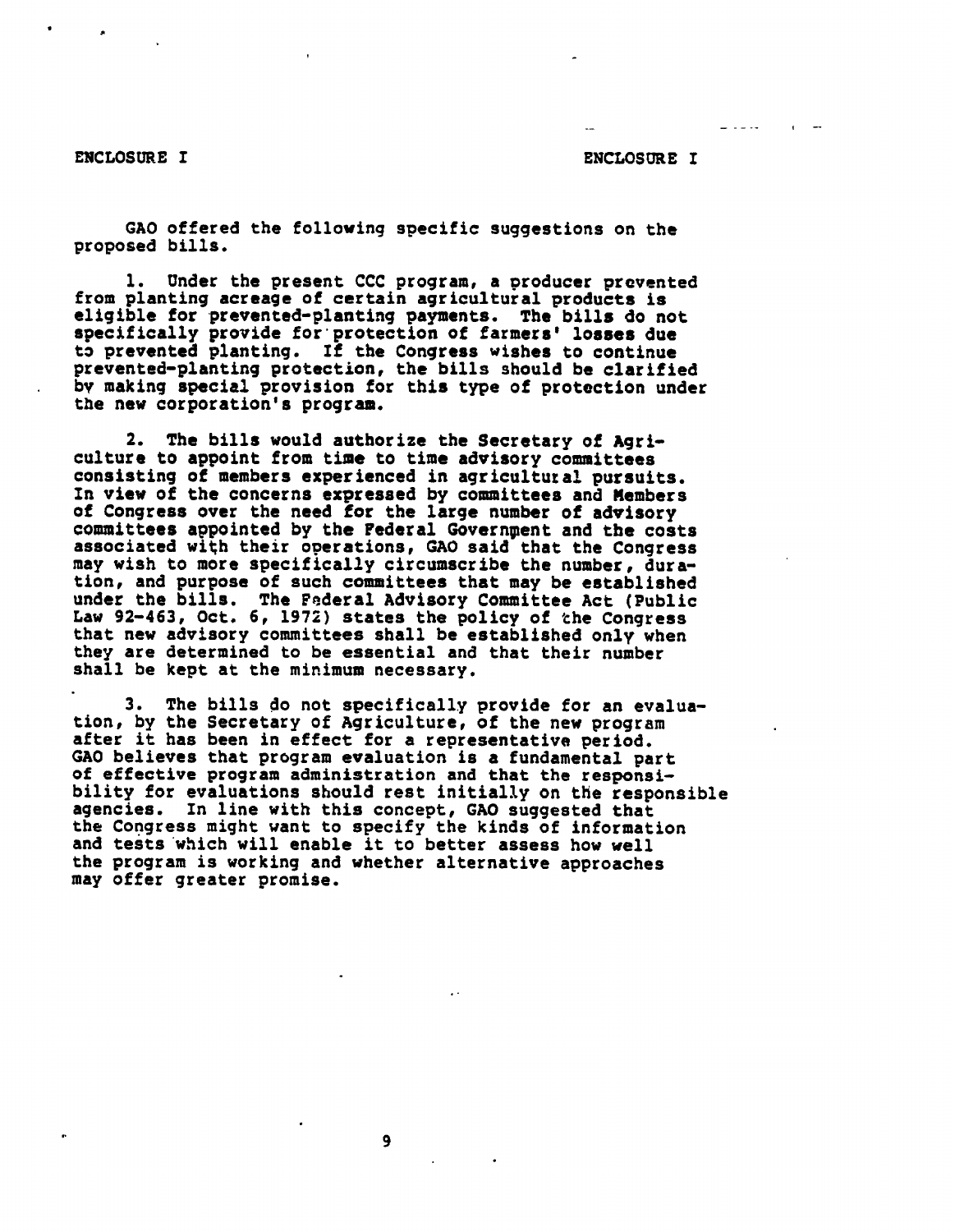# **PROTECTION** AGAINST LOSS **PROM** DISEASE, **POISONING, OR CONTAMINATION**

## **BEEKEEPER INDEHIITY PAYMENTS**

The Aqricultural **Act** of 1970 **(7** U.S.C. 135b note), authorizes payments to beekeepers who, through no fault **of**  registered and approved for use by the Federal Government. **GAO** reviewed selected aspects of this program, administered by USDA's Agricultural Stabilization and Conservation Service (ASCS), to determine the:

--Adequacy of ASCS regulations for effectively administering **the prograra.** 

--Adequacy of the training of **ASCS** bee loss fnspector3.

--Propriety of payment rates.

--Probable trend in program costs.

In a report, "Aspects of the Beekeeper Indemnity Payment<br>Program" (8-176563, Peb. 13, 1973), GAO said that the<br>training provided local agricultural employees for inspecting bee losses appeared to be adequate; that the payment rates established ware generally sufficient to cover raplacement costs and some loss of income; and that, in some of the States reviewed, future program payments were expected to. . decline whereas, in others, the payments were expected to , increase.

**GAO** observed that, although program regulations and implementing instructions were generally adequate, the instructions **were** unclear in several areas. In response to **GAO's** recommendations, agency officials initiated actions to revise the program instructions to:

- --Provide guidelines for establishing reasonable time limits within which beekeepers must report their bee losses and **the** related inspections must be made.
- --Frovide that local agricultural offices **make** sur? tha: inspections are made within the prescribed time limits,
- --Provide **more specific** guidance to the local offices combination of the types of evidence specified in the instructions **as** proof of damage by an approved pesticide.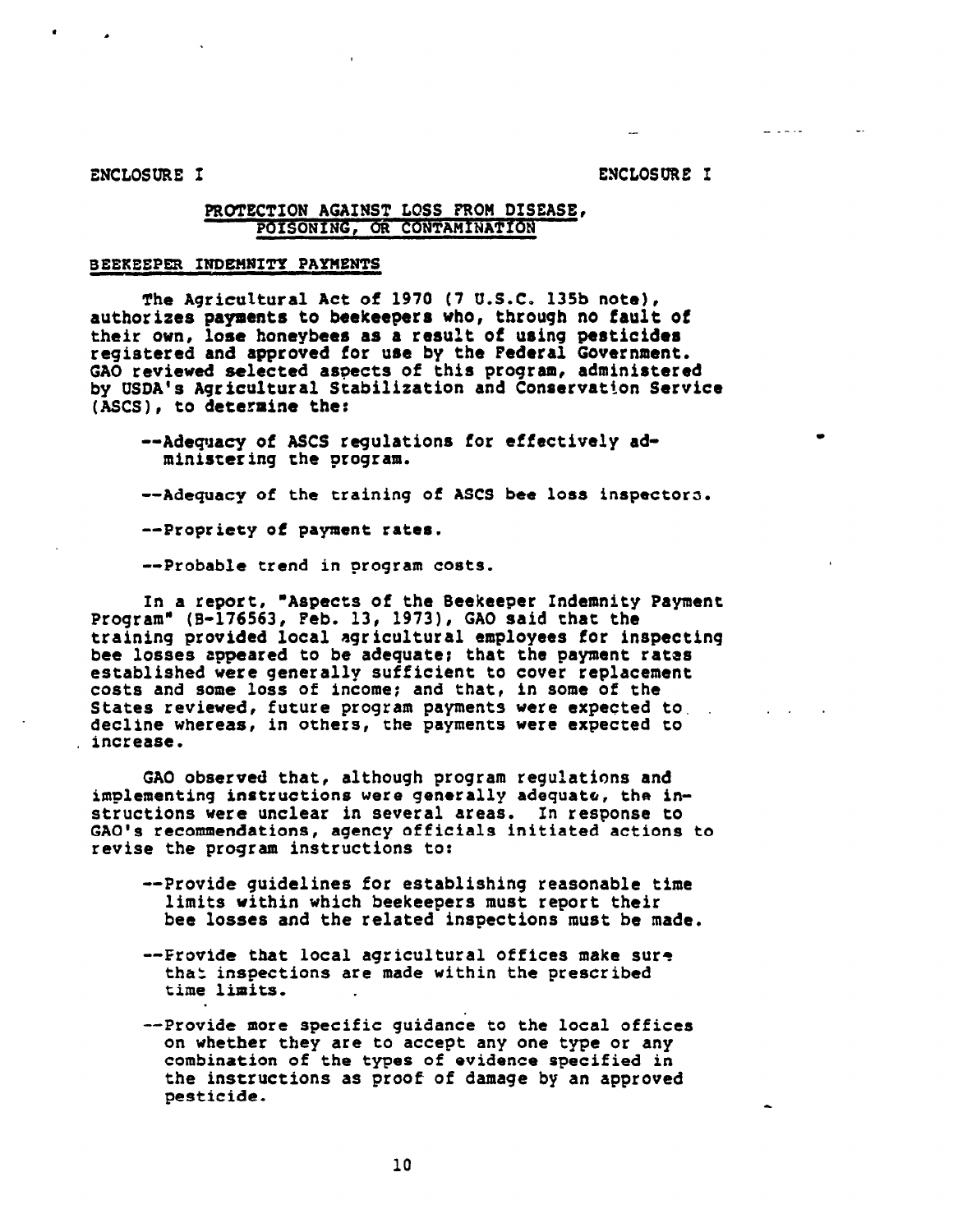$\mathbf{I}$  $\frac{1}{2}$ 

ì.

# PROVIDING **EMERGENCY** CREDIT **ASSISTANCE**

# **PROCEDURES FOR MAKING DISASTER DESIGNATIONS IN THE STATE OF ARKANSAS**

In a September 12, 1975, report (RED-76-24), GAO answered<br>certain questions relating to the Secretary of Agriculture's disaster designations of selected Arkansas counties under the emergency loan program admicistered by **USDA's** Farmers **Borne**  Administration. Information **was** presented on the **policies** and procedures governing disaster designations; **how they were** implemented in Arkansas, particularly regarding the length of time required to designate **the** counties **as** disaster areas; and Office of Management and **Budget** involvement in implementing and operating **the** emergency loan program.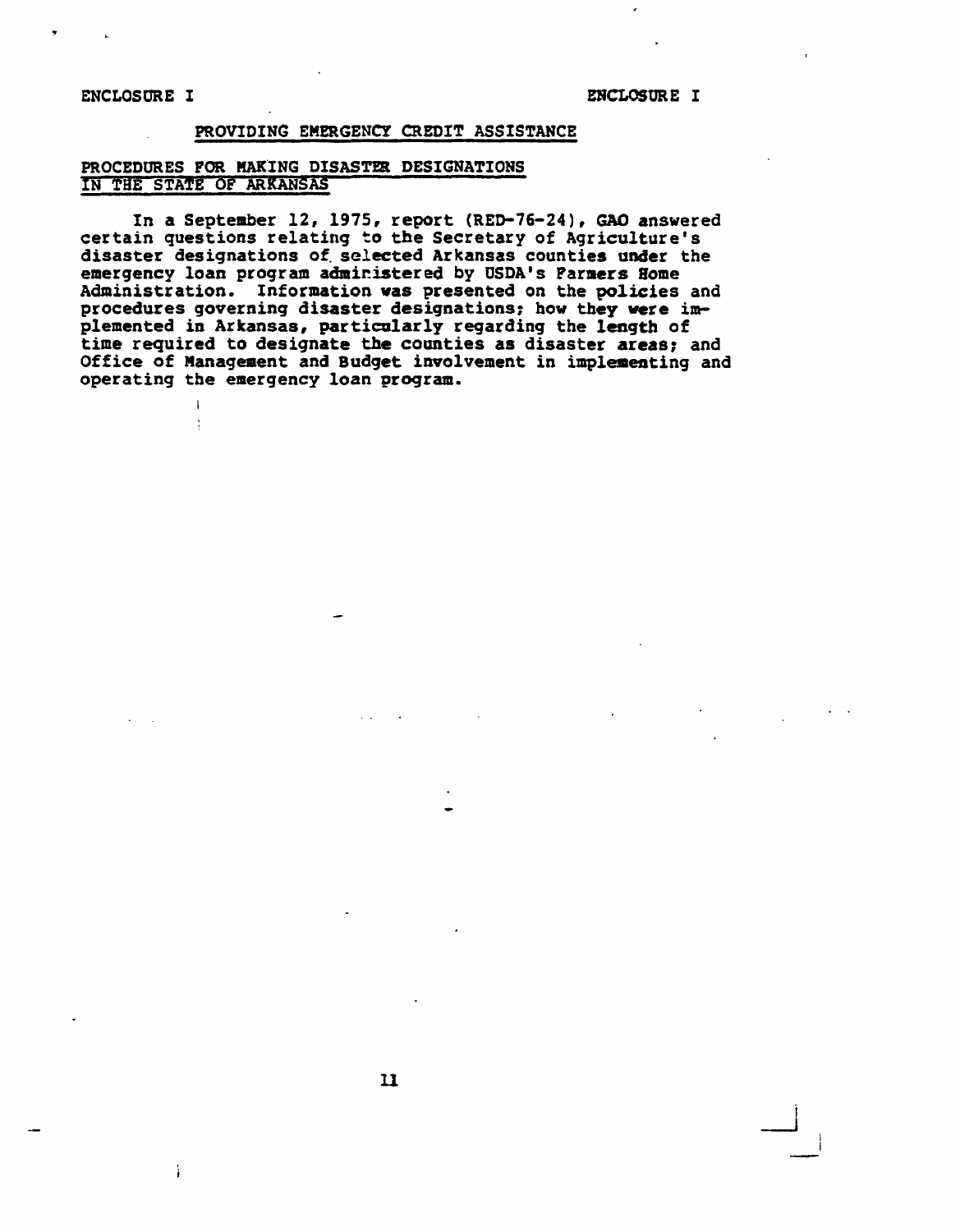# - **PROVIDING** EMERGENCY LIVESTOCK **PEED** ASSISTANCE

# EMERGENCY LIVESTOCK FEED PROGRAM

This CCC program was authorized by the Agricultural Act of 1949, as amended (63 Stat. 1055), and the Act of September 21, 1959, as amended (Public Law 86-299, 73 Stat. 574). Its purpose was to provide financial assistance to eligible livestock owners in designated emergency areas through sales of CCC-owned' feed grain at beneficial prices. The program could only be operated in those designated emergency areas where the Secretary **af** Agriculture determined there **was** a shortage of feed because of flood, drought,. **hurricane-, storm, tornado, earthquake,** disease, infestation, or other catastrophes. The program was terminated in November 1976 because CCC-owned feed stocks were depleted.

In fiscal year 1976 USDA's Office of Audit made several reviews of **the** program. In **reviews** in 32 of 81 participating counties in four States, the Office of Audit found that about 300 of **the** approximately 3,000 participants in the 32 counties were not eligible for program benefits, These 300 ineligible participants received benefits of about \$900,000. About \$155,000 of this resulted from administrative errors and will not be recovered. As of November 1, 1977, about \$284,000 of the rest had been recovered and action was being taken to recover the remaining \$461,000.

#### EMERGENCY FEED **PROGFAM**

ĵ.

This program, which was terminated September 30, 1977, was a Federal Disaster Assistance Administration (FDAA), Department of Housing and Urban Development, program authorized by the Disaster Relief Act of 1974 (Public Law 93-288, 88 Stat. 148) and was administered by ASCS. Its purpose was to assist eligible livestock owners in designated emergency areas by sharing the cost of providing livestock feed. This assistance was designed to help preserve foundation herds and to prevent widespread selling off or destroying of herds due to natural disaster.

As of October 31, 1977, USDA's Office of Audit had issued three audit reports on this program. One report, involving a review of two counties in one State, found no evidence of program abuse, **A** second report involved a review of nine counties in one State, The Office of Audit found the program opezations to be generally satisfactory; however, improvements in proqram instructions and training of personnel were needed. The third report cowered two counties in one State, and iavolved a review of 96 program applicants. The review found 8 of the 96 applicants to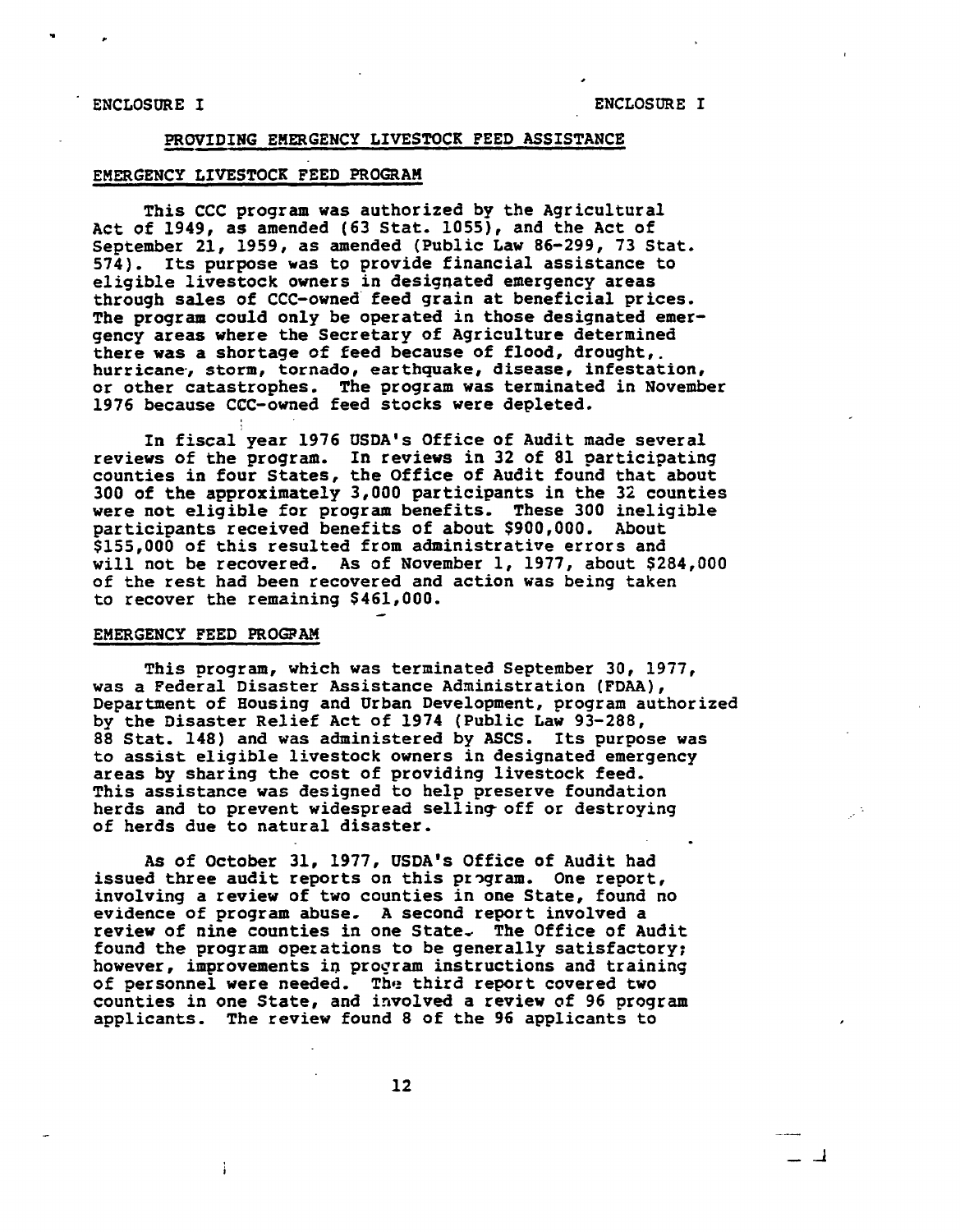#### **ENCLOSURE I**

ENCLOSURE I

have been overpai3 \$1,200 because feed grain and livestock sales had not been reported.

As of October 1, 1977, this program was replaced by **the** Emergency Feed Program authorized by section 1105 of the Food and Agriculture Act of 1977 (Public **Law** 95-113, 91 Stat, 955). Under **the** new program, the Secretary of Agriculture is authorized to provide emergency feed assistance to help in the preservation and maintenance of livestock but only if all of the following conditions created by the emergency are present:

- 1. The person has suffered a substantial loss in the livestock feed normally produced on the farm for such person's lipestock.
- 2. The person does not have sufficient feed for such person's livestock for the estimated period of the emergency.
- 3. The person is required to make feed purchases during the period of the emergency in quagtities larger than such per son **would** normally make.

Persons eligible for assistance under the program may be reimbursed not more than 50 percent of the cost of the feed purchased during the emergency period. Any person who disposes of any feed for which reimbursement is received, in **any** manner other than as authorized by the Secretary, will be subject to a penalty equal to the market value of the feed involved, to be recovered by the Secretary in a civil suit brought for that purpose. In addition, the person will be subject to a fine of not more than \$10,000, or imprisonment for not more than 1 year, or both.

#### **BAY TRANSPORTATION ASSISTANCE PROGRAM**

- This program, which was terminated in June 1977, was an FDAA program authorized by the Disaster Relief Act of 1974 (Public Law 93-288, 42 U.S.C. 5145). -It was administered for FDAA **by** ASCS. Its purpose **was** to provide Federal assistance to eligible livestock owners for transporting hay into drought-stricken zounties designated as emergency areas **by**  the President. When the program stafted, Federal assistance was limited to two-thirds of the transportation cost, not to exceed \$27 a ton, Public **Law** 94-463, enacted October 8, 1976 (90 Stat, 1983), increased the assistance to 80 percent of the transportation cost, not to exceed \$50 a ton.

ì